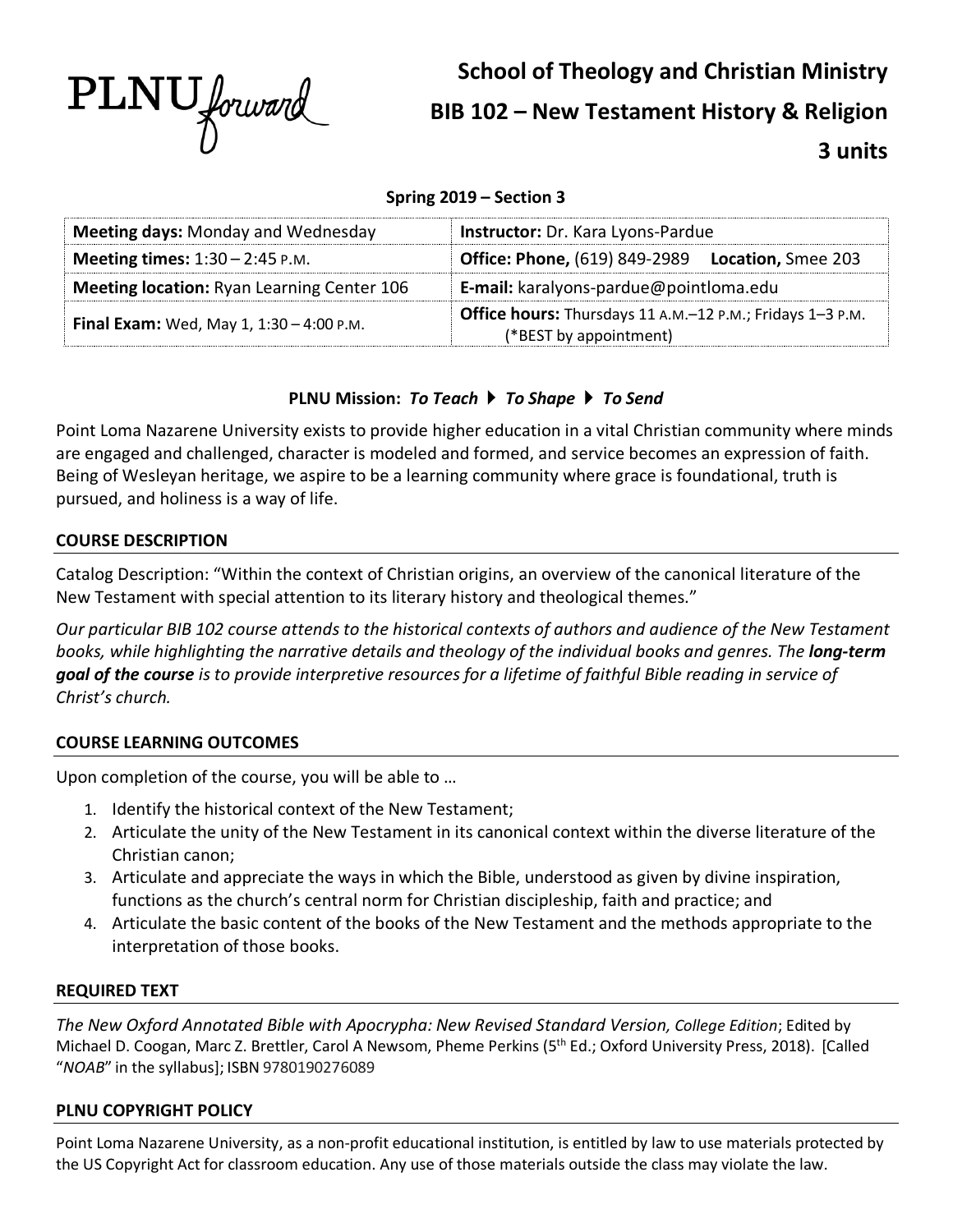# **PLNU ACADEMIC HONESTY POLICY**

Students should demonstrate academic honesty by doing original work and by giving appropriate credit to the ideas of others. Academic dishonesty is the act of presenting information, ideas, and/or concepts as one's own when in reality they are the results of another person's creativity and effort. A faculty member who believes a situation involving academic dishonesty has been detected may assign a failing grade for that assignment or examination, or, depending on the seriousness of the offense, for the course. Faculty should follow and students may appeal using the procedure in the university Catalog. See Academic Policies for definitions of kinds of academic dishonesty and for further policy information.

## **PLNU ACADEMIC ACCOMMODATIONS POLICY**

If you have a diagnosed disability, please contact PLNU's Disability Resource Center (DRC) within the first two weeks of class to demonstrate need and to register for accommodation by phone at 619-849-2486 or by e-mail at DRC@pointloma.edu. See Disability Resource Center for additional information.

#### **PLNU ATTENDANCE AND PARTICIPATION POLICY**

Regular and punctual attendance at all classes is considered essential to optimum academic achievement. If the student is absent from more than 10 percent of class meetings, the faculty member can file a written report which may result in de-enrollment. If the absences exceed 20 percent, the student may be de-enrolled without notice until the university drop date or, after that date, receive the appropriate grade for their work and participation. See Academic Policies in the Undergraduate Academic Catalog.

**Course-specific Policy:** *In this course, every session will include quizzes (occasionally other ways of assigning credit), usually at the very start of class, which will provide attendance records and incentive for timely attendance.* Aside from **ONE FREE EXCUSED ABSENCE**, only absences with a Provost-approved excuse or a doctor's note will be eligible for make-up work. If a student misses a class session for a school-approved reason, s/he must notify the professor in advance and take the responsibility of initiating the make-up quiz. **If** a student needs to leave class for any reason before the end of the official class session, s/he will need to sign out and will not receive credit for the day's quiz (with very rare exceptions). It is still advised to take the quiz as a check of reading comprehension, even if the score is forfeited.

## **INCLUSIVE LANGUAGE**

The School of Theology and Christian Ministry is committed to the equality of women and men. Recognizing that people have often used the English language in ways that imply the exclusion or inferiority of women, the school urges students, faculty, and staff to avoid sexist language in public discourse, in classroom discussion, and in their writings. Thus, terms like "man" or "mankind" or the pronoun "he," should not be used to refer to all humans. Instead "people," "humanity," "humans," and "he or she" better acknowledge women as full persons.

#### **USE OF TECHNOLOGY**

Students are encouraged to use technology, especially the Canvas site, for learning and communication *outside* of class. In fact, students should be checking their email daily to receive timely course-related communication. *In class, however, the professor has banned the use of electronic devices*, except by permission or in the case of specific need. (Contact the prof. for accommodations.) For the sake of optimal student learning, and knowing the distractions available with just one click, you may not use laptops, iPads, or any mobile phone during class.

#### **FINAL EXAMINATION POLICY**

This course's final exam is **Wed, May 1, 2019 at 1:30 – 4:00 P.M.** Successful completion of this class requires taking the final examination **on its scheduled day**. The final examination schedule is posted on the Class Schedules site. No requests for early examinations or alternative days will be approved.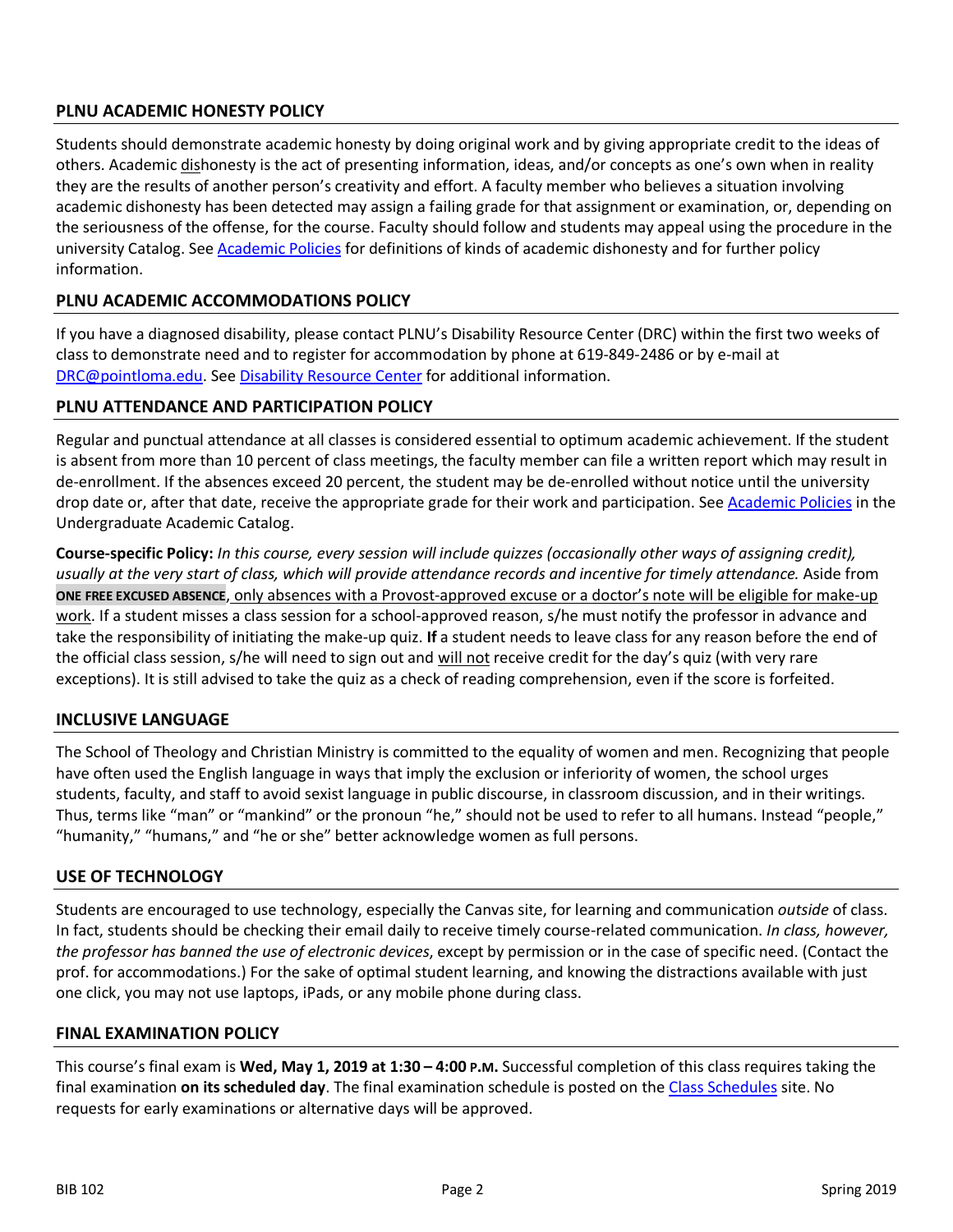## **ASSESSMENT AND GRADING**

This class is designed to guide students through the diverse and sometimes confusing collection of books that we know as the New Testament. Because *reading the New Testament* is the heart and focus of the class, daily class attendance/participation and frequent quizzes are the primary accountability tools for keeping students on pace with the assigned readings. Class lecture will focus on the history, theology, and narrative characteristics of the biblical texts.

| <b>Assessment Item</b>     | % of Total GRADE    |
|----------------------------|---------------------|
| Quizzes                    | $30\% = 300$ points |
| Short Essay(s)             | $15% = 150$ points  |
| <b>Practice Exams</b>      | $5% = 50$ points    |
| <b>Midterm Examination</b> | $20% = 200$ points  |
| <b>Final Examination</b>   | $30\% = 300$ points |

**Quizzes** (collectively worth 30% of total grade), whether individual or occasionally group, will focus on significant characteristics, unique features, characters, and concepts in the day's assigned reading. **Quizzes will be administered in class nearly every day, usually near the start of class** (and should be expected daily; thus, most are not listed on course schedule below). Students are strongly encouraged to utilize the weekly Reading Guides available on Canvas. Quizzes will help students have an idea of the material and question forms that will appear on examinations. On the rare occasion that an assignment replaces a quiz, the score will be worth the same amount as a quiz. *The student's lowest quiz score will be dropped.* Extra credit will be available on many quizzes, but the student may earn no more than a 105% average overall in this grading category. *[Fulfills Outcomes #1 and 4]*

**Short Essays** (15% of total grade; 150 total points): Everyone must write the In-Class Short Essay on the Gospels on Monday, Feb. 18. This essay will be open-Bible (only course textbook version: *NOAB*) and students may use handwritten notes (not Reading Guides). The essay questions will draw from class lectures and assigned Bible readings. The purpose of this course requirement is to allow students to synthesize information from their reading and lectures, trying out methods of biblical interpretation modeled in class. By articulating brief but supported answers to a question, a student will move beyond information repetition to analysis and comparison. Students will receive a list of general topics the week beforehand. There will be two ways to earn these 150 points. Students' scores may not exceed an average of 105% on the essays. *[Fulfills Outcomes #2, 3, and 4]*

- (1) Student writes required In-Class Short Essay on the Gospels and is satisfied with her/his grade out of 75; score is doubled, thereby counted out of 150 (e.g., 80% = 60/75 pts x2 = 120/150) to fulfill this *entire* course requirement.
- (2) Student writes required In-Class Short Essay, but wants to boost grade. In that case, the first Short Essay counts for only 75 pts. Then the student may write a second short essay responding to provided prompts on his/her own time using proper research and citation methods. (Prompt options and instructions will be announced around March 20. The finished essays will be submitted via Canvas prior to class time on due date; See Course Schedule.) The result is 75 + 75 = 150 total points possible.

**Practice Examinations** (5% of total grade; 50 points total) will use questions from actual exams, Midterm and Final, taken from previous sections of this course (modified slightly for online format). They will be available on Canvas in the week before the Midterm or Final Exams, respectively, for students to assess their learning and to practice taking the exams in preparation. If the student completes the full online practice exam before the actual exam, s/he will earn the full 25 points for each. *[Fulfills Outcomes #1 and 4]*

The **Midterm Examination** (20% of total grade) will be held during class time (See Course Schedule) and will cover the Gospels and Acts (with a few questions from the Apocrypha). The questions will be drawn from lectures, introductory notes from *The New Oxford Annotated Bible*, and assigned Scripture readings. The test will be comprised of some multiple choice, true/false, and (mostly) matching questions. A study guide will be distributed digitally at least one week before the exam. The student may earn no more than 105% on the Midterm Exam. *[Fulfills Outcomes #1-4]*

The **Final Examination** (30% of total grade) will cover the entire New Testament corpus and all materials assigned for class. The exam will resemble the Midterm, but will be larger. As with the Midterm, a study guide will be distributed at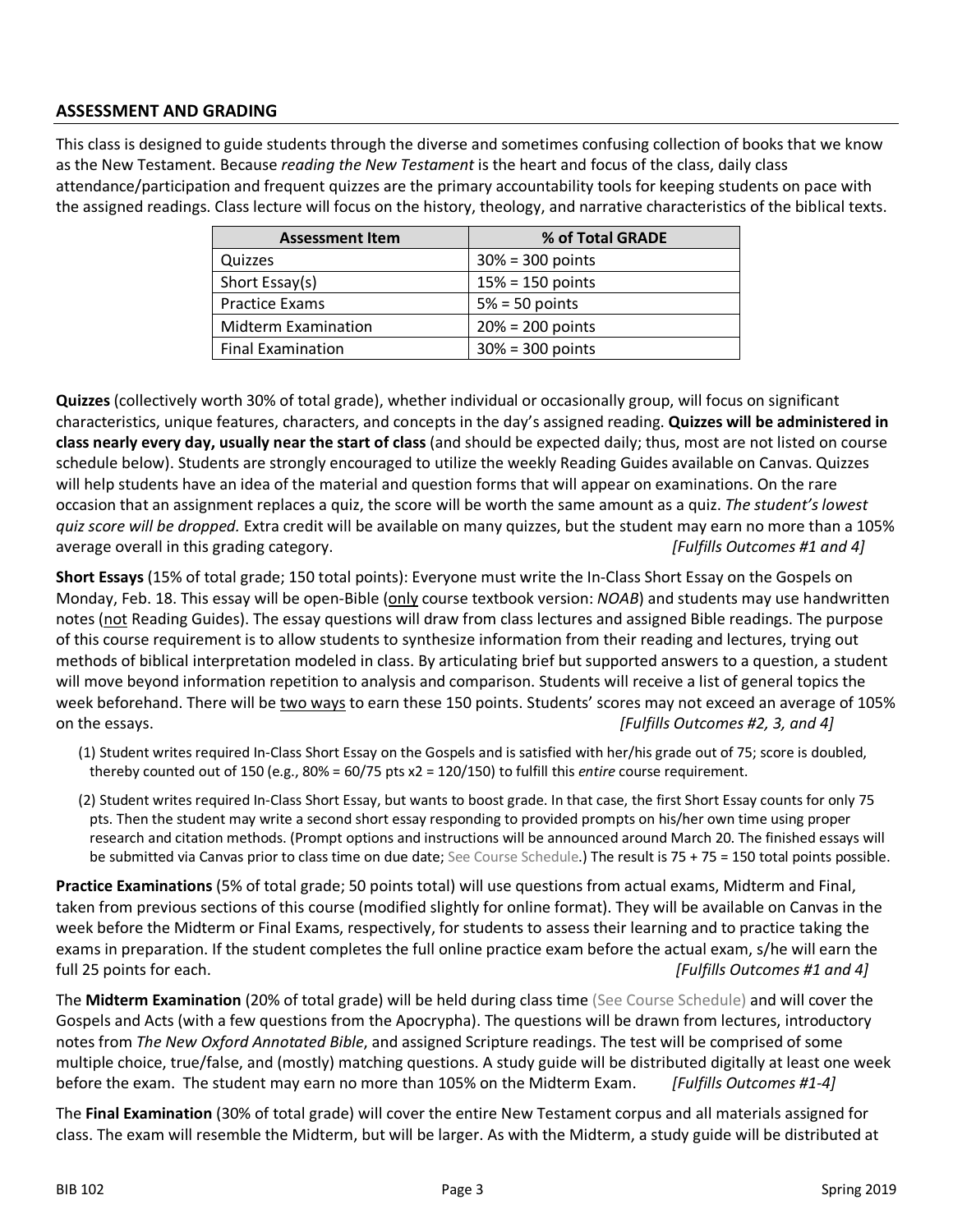least one week before the exam. The Final will be held **Wed, May 1, 2019** at **1:30–4:00 P.M.** See "Final Examination Policy" above. The student may earn no more than 105% on the Final Exam. *[Fulfills Outcomes #1-4]*

| <b>Points</b> | Grade | <b>Points</b> | Grade |  |
|---------------|-------|---------------|-------|--|
| 94-100%       |       | 73-77%        |       |  |
| 90-93%        | А-    | 70-72%        |       |  |
| 88-89%        | B+    | 67-69%        | D+    |  |
| 83-87%        |       | 63-66%        |       |  |
| 80-82%        | в-    | 60-62%        | D-    |  |
| 78-79%        | ົ+    | 59% and below |       |  |

*Letter grades will be assigned according to the following scale:* 

## **COURSE SCHEDULE AND ASSIGNMENTS**

| <b>UNIT</b>                | Wk                      | <b>Date</b>                                                                                                                                                  | DUE: Have read by class time ("R");<br>In-class assessments                                                                                                              |  | <b>CLASS TOPIC</b>                                                                                                                 |
|----------------------------|-------------------------|--------------------------------------------------------------------------------------------------------------------------------------------------------------|--------------------------------------------------------------------------------------------------------------------------------------------------------------------------|--|------------------------------------------------------------------------------------------------------------------------------------|
| <b>INTRODUCTION</b>        | $\mathbf{1}$            | Tues, Jan 8                                                                                                                                                  |                                                                                                                                                                          |  | <b>INTRODUCTION TO BIB 102;</b><br><b>WHY STUDY THE NEW TESTAMENT?</b>                                                             |
|                            |                         | Wed, Jan 9                                                                                                                                                   | Canvas: Academic Honesty Quiz (Quiz #1) R: Apocrypha:<br>1 Maccabees - Intro. + Ch. 1 to Ch. 3 v. 9 [=1:1-3:9] and<br>2 Maccabees - Intro. + 2:19 - 10:9 (Practice Quiz) |  | <b>HISTORICAL OVERVIEW: FROM ALEXANDER</b><br>TO THE FIRST JEWISH WAR AGAINST ROME;<br><b>OLD TESTAMENT APOCRYPHA</b>              |
|                            | $\overline{2}$          | Mon, Jan 14<br>R: Mark Ch. 1; Matthew Chs. 1-4; Luke Chs. 1-4; and<br>John Chs. 1-2.<br>Quiz #2 (Quizzes are not listed elsewhere on schedule; almost daily) |                                                                                                                                                                          |  | <b>WHAT IS THE NEW TESTAMENT?</b><br><b>INTRODUCTION TO THE GOSPELS</b>                                                            |
|                            |                         | Wed, Jan 16                                                                                                                                                  | R: Mark - Intro.; Chs. 1-8                                                                                                                                               |  | THE GOSPEL ACCORDING TO MARK                                                                                                       |
| NARRATIVES: GOSPELS & ACTS | 3                       | Mon, Jan 21                                                                                                                                                  | NO CLASS: Martin Luther King, Jr. Day                                                                                                                                    |  |                                                                                                                                    |
|                            |                         | Wed, Jan 23                                                                                                                                                  | R: Mark Chs. 9-16                                                                                                                                                        |  | <b>MARK (CONTINUED)</b>                                                                                                            |
|                            | Mon, Jan 28             |                                                                                                                                                              | R: Matthew - Intro.; Chs. 1-19                                                                                                                                           |  | THE GOSPEL ACCORDING TO MATTHEW                                                                                                    |
|                            | $\overline{\mathbf{4}}$ | Wed, Jan 30                                                                                                                                                  | R: Matthew Chs. 20-28                                                                                                                                                    |  | <b>MATTHEW (CONTINUED); THE SYNOPTIC</b><br><b>GOSPELS</b>                                                                         |
|                            | 5                       | Mon, Feb 4                                                                                                                                                   | R: Luke - Intro.; Chs. 1-15                                                                                                                                              |  | THE GOSPEL ACCORDING TO LUKE                                                                                                       |
|                            |                         | Wed, Feb 6                                                                                                                                                   | R: Luke 16-24                                                                                                                                                            |  | LUKE (CONTINUED)                                                                                                                   |
|                            | 6                       | Mon, Feb 11                                                                                                                                                  | R: John - Intro.; Chs. 1-<br>14 * ONLINE QUIZ                                                                                                                            |  | CLASS ATTENDS Wiley Lecture: Brian Bantum, "The Difference in Us:<br>Why Our Bodies Matter" 1:30-2:20 P.M., Crill Performance Hall |
|                            |                         | Wed, Feb 13                                                                                                                                                  | R: John - Intro.; John Chs. 15-21                                                                                                                                        |  | THE GOSPEL ACCORDING TO JOHN                                                                                                       |
|                            | $\overline{7}$          | Mon, Feb 18                                                                                                                                                  | >IN-CLASS SHORT ESSAY: Gospels                                                                                                                                           |  | JOHN LECTURE (CONTINUED) & ESSAY                                                                                                   |
|                            |                         | Wed, Feb 20                                                                                                                                                  | R: Acts - Intro.; Chs. 1-12                                                                                                                                              |  | THE ACTS OF THE APOSTLES                                                                                                           |
|                            | 8                       | Mon, Feb 25                                                                                                                                                  | R: Acts Chs. 13-28                                                                                                                                                       |  | <b>ACTS (CONTINUED); MIDTERM REVIEW</b>                                                                                            |
|                            |                         | Wed, Feb 27                                                                                                                                                  | $\rightarrow$ MIDTERM EXAMINATION                                                                                                                                        |  |                                                                                                                                    |